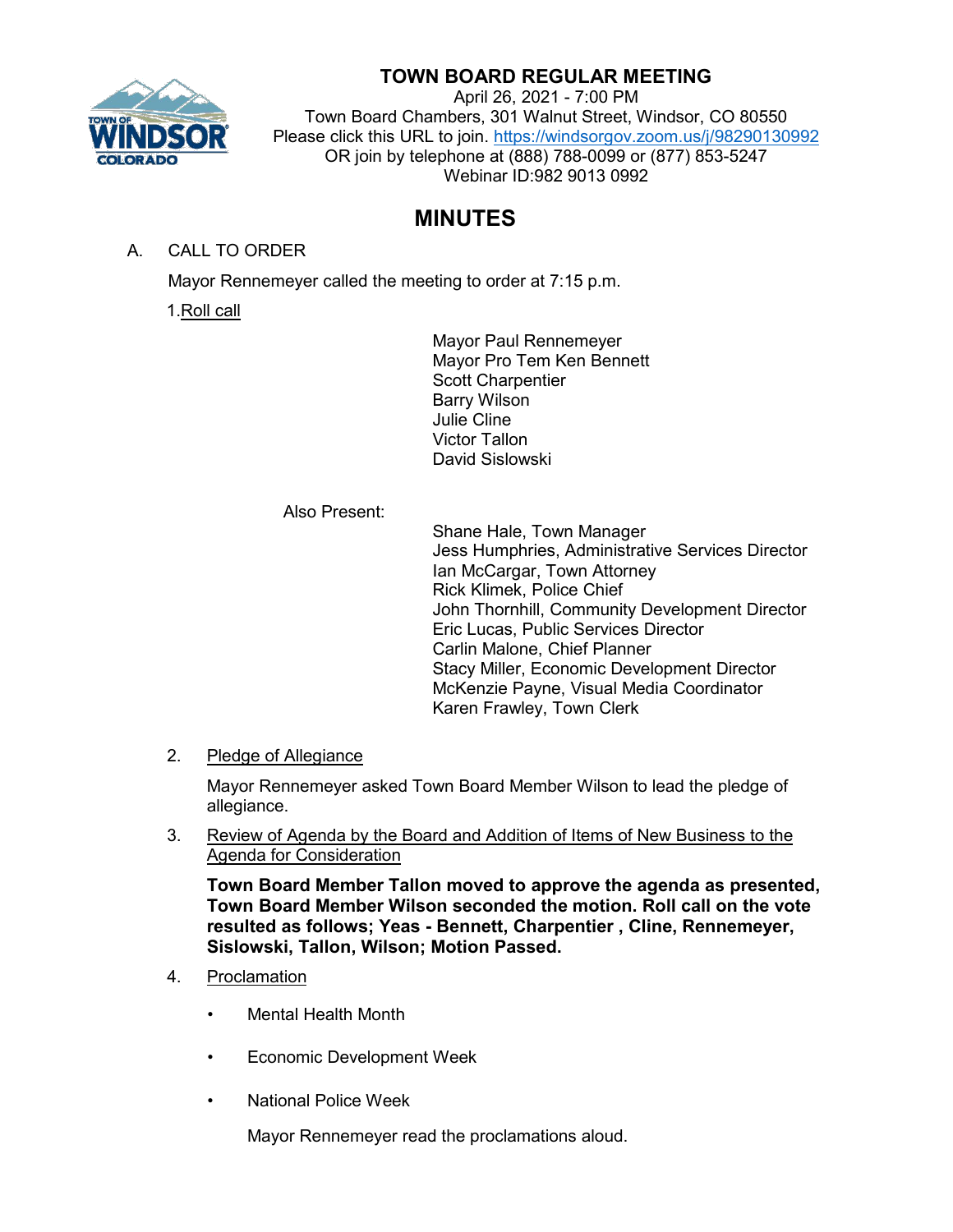- 5. Outside Agency Report
	- Clearview Library Short and Long Range Facilities Plan Update Katie Messerli

Katie Messerli with the Clearview Library presented on the short and long range facilities plans.

• Windsor Chamber of Commerce Update - Michelle Vance

Michelle Vance provided the Board an update on the Windsor Chamber of Commerce.

### 6. Board Liaison Reports

• Town Board Member Charpentier - Chamber of Commerce, Clearview Library Board

Town Board Member Charpentier reported that there is a Library meeting coming up on Thursday and will have more to report at the next meeting.

• Town Board Member Wilson - Planning Commission, Larimer County Behavioral Health Policy Council

Town Board Member Wilson reported that the Planning Commission met and approved the next filing of Raindance and will come to Town Board for approval at an upcoming meeting.

Town Board Member Wilson reported that there are no updates to provide with the Larimer County Behavioral Health Policy Council.

• Mayor Pro Tem Bennett – Water and Sewer Board, 34, and I-25 Coalition's

Mayor Pro Tem Bennett reported that the 34 and I-25 Coalitions will meet next week.

Mayor Pro Tem Bennett reported that the Water and Sewer Board met last week and provided a snow pack report, statewide, overall is below normal. The River flow report shows that there has not been a heavy Spring runoff which is good due to not wanting the remains of the fires from last year. It is also bad because there is not a lot of snow pack. The three-month weather prediction is for higher than normal temperatures and lower than normal participation. If you put those three reports together and there is a high potential for fires this summer. The data is looking like the drought is going to continue for Windsor so we need to be proactive in figuring out how we are going to ensure that we have enough water. The intergovernmental agreement that has been amended with Greeley to allow the lease of water is a huge deal for Windsor.

• Town Board Member Cline – Tree Board, Poudre River Trail Corridor Authority, Historic Preservation Commission

Town Board Member Cline reported that the Historic Preservation Commission met on April 14th and discussed the saving places conference that the board members attended. There was also a video of local conservation 101 and how to preserve things, and looking at setting a date to do a historical walk through downtown.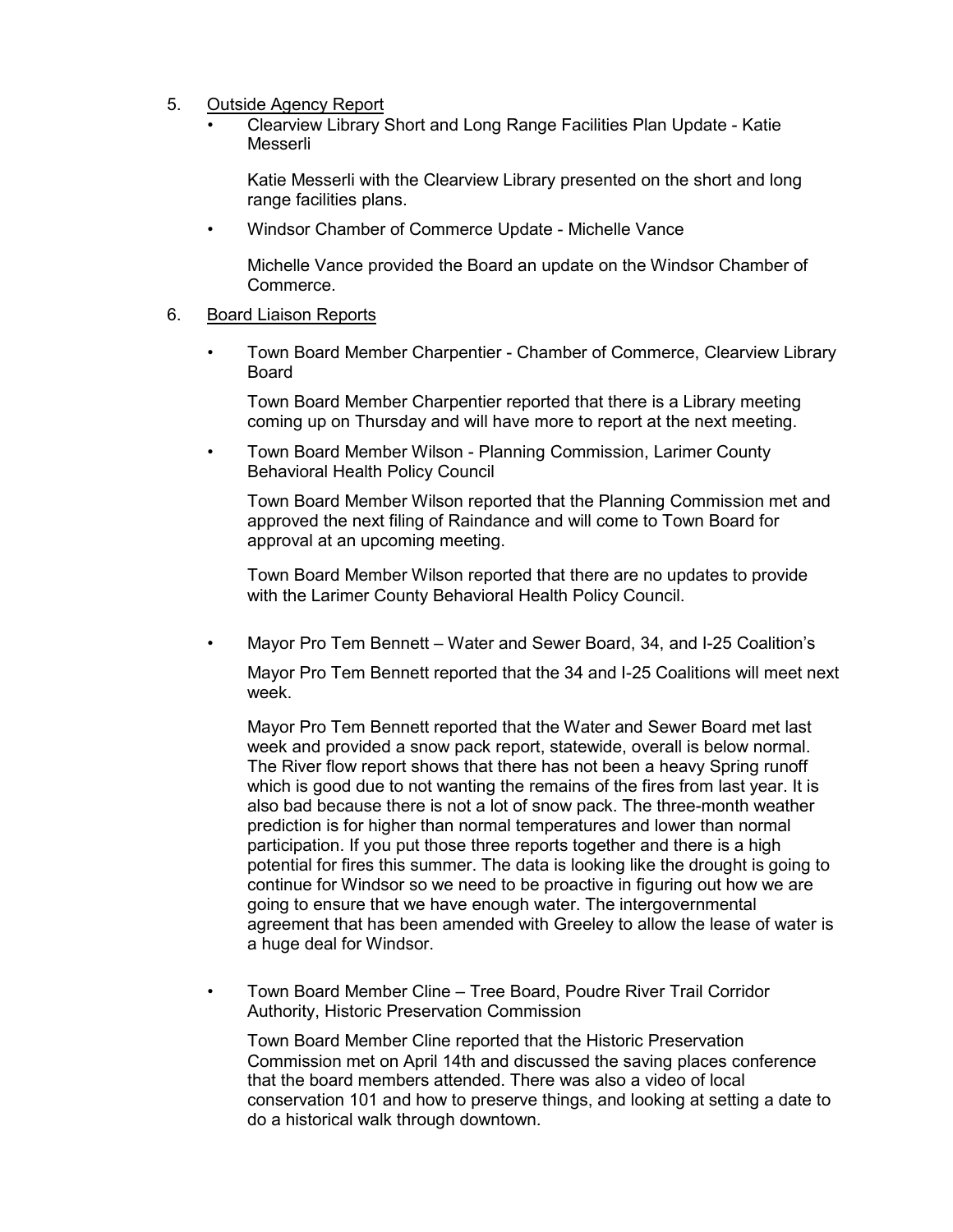Town Board Member Cline reported that the Tree Board meets tomorrow but hosted Arbor Day for Skyview Elementary on April 16th via zoom.

Town Board Member Cline reported that the Poudre River Trail Corridor Authority will have a special meeting on Thursday to discuss approval for the new marketing programs that they will be implementing and possible new logos.

• Town Board Member Tallon - Parks, Recreation and Culture Advisory Board, Great Western Trail Authority

Town Board Member Tallon reported that both boards have not met since the last update provided.

• Town Board Member Sislowski - Windsor Housing Authority, Windsor Severance Fire District

Town Board Member Sislowski reported that the Windsor Severance Fire District has not met since the last update.

Town Board Member Sislowski reported that the Windsor Housing Authority received their 2020 audited financials approved with a clean opinion and were highly praised for their work with no journal corrections required. They have Windsor Meadows phases one and two both fully occupied and have a onebedroom tenet vacate in Century III but have a waitlist for that that they are working through. They are expecting to have an interview with the Colorado Housing Authority regarding their application for a tax incentivized loan for the Golden Meadows project. They are hoping to hear if they have been approved in a few weeks. The Windsor Housing Authority is still working on updating their website and is still a work in progress.

• Mayor Rennemeyer - Downtown Development Authority, North Front Range MPO

Mayor Rennemeyer reported that the North Front Range MPO has not met since the last provided updates.

Mayor Rennemeyer reported that the Downtown Development Authority has executed and approved a scope of work for Ditesco to complete a project in an empty lot in the backlots. The Authority has turned down a CDOT grant application due to the probability of the project not being approved and the amount of work needed to apply for the grant. The 512 Ash demolition took place a few months ago and one discussion will be about turning where the building was into a temporary parking lot.

#### 7. Public Invited to be Heard

Mayor Rennemeyer opened the meeting up for public comment, to which there was none.

## B. CONSENT CALENDAR

1. Minutes of the April 12, 2021 Town Board Regular Meeting - K. Frawley, Town Clerk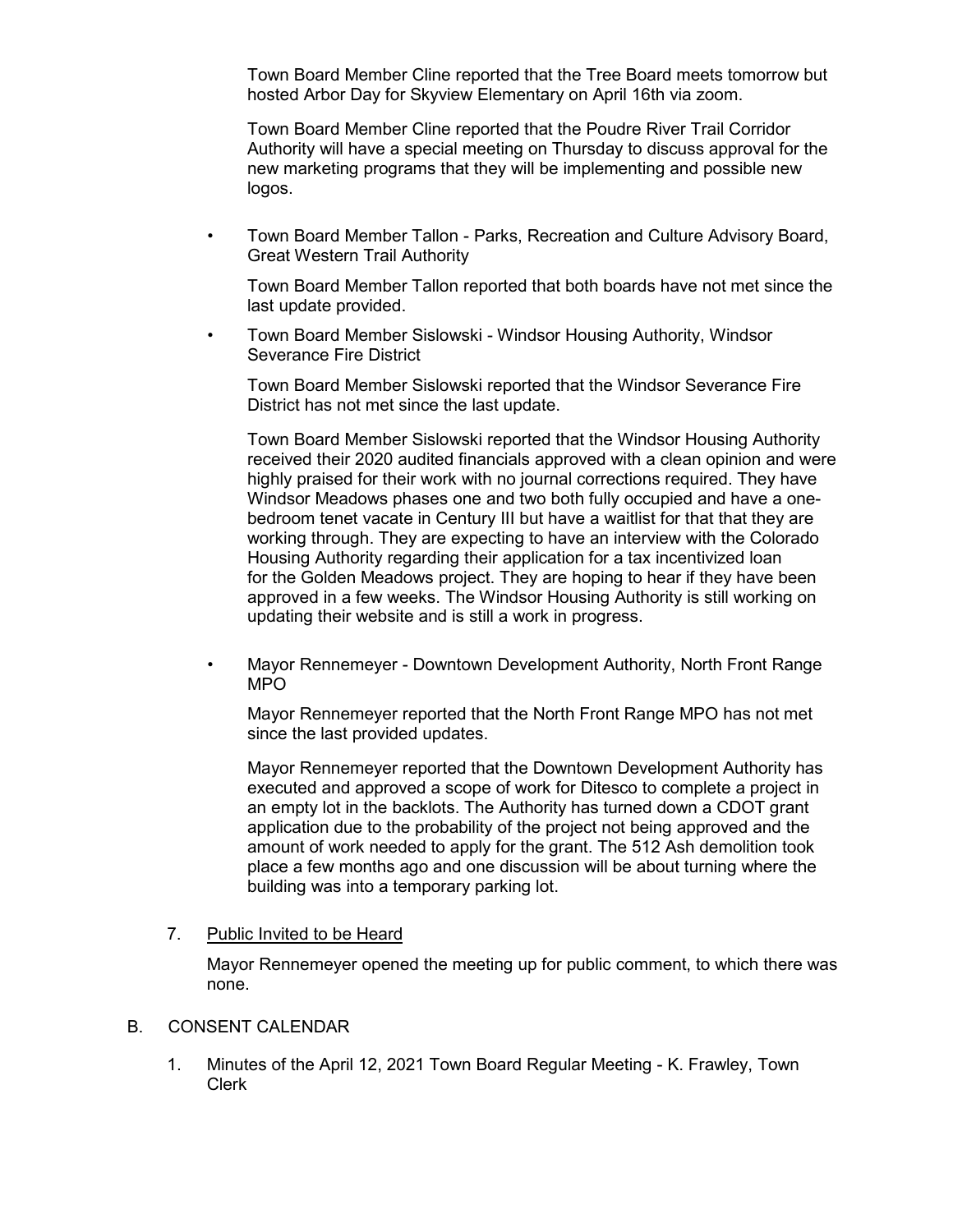2. Resolution No. 2021-21 - A Resolution Approving an Amendment to the Poudre Express Intergovernmental Agreement between and among the City of Fort Collins, City of Greeley and Town of Windsor - C. Malone, Chief Planner On October 14, 2019, the Town Board approved Resolution No. 2019-68, approving the intergovernmental agreement among and between the City of Fort Collins, City of Greeley and the Town of Windsor for transit services known as the Poudre Express.

The Poudre Express Transit Services IGA (attached) originally committed \$115,000 for the Town of Windsor's 2020 share towards the services. CARES funding will be covering this expense, with the exception of \$10,136.19. The attached funding letter from Greeley Evans Transit (GET) to the Town of Windsor describes this change, and is reflected in the first amendment of the IGA (see attached exhibit).

**Town Board Member Tallon moved to approve the consent calendar as presented, Town Board Member Wilson seconded the motion. Roll call on the vote resulted as follows; Yeas - Bennett, Charpentier , Cline, Rennemeyer, Sislowski, Tallon, Wilson; Motion Passed.**

## C. BOARD ACTION

1. Resolution No. 2021-22 - A Resolution Providing for the Extension of Certain Administrative and Legislative Actions Taken in Response to the COVID-19 Pandemic in Light of the Revocation of the COVID-19 Emergency Declaration This Resolution extends remote meeting options for Town Board Members, and also addresses specific actions taken by the Town Manager during the COVID emergency under the powers granted to him by Town Board in Ordinance No. 2020-1605.

This Resolution is sequenced ahead of the Mayor's Proclamation revoking the disaster emergency, but is specifically conditioned on the Mayor issuing his Proclamation. This sequence assures that the terms of the Resolution are in place, but take effect only when the Mayor's Proclamation is announced. This sequence avoids any "gaps" in policy.

The Resolution's provisions for remote meeting attendance assure that any Town Board Member may remotely attend Town Board meetings for the foreseeable future. These provisions are not extended to other Town boards and commissions; each board and commission will evaluate the need for remote meetings on its own. This Resolution encourages other Town boards and commissions to adopt similar protocols. This office will work with the Chairs of other boards and commissions to provide standard remote meeting language for adoption as requested.

This Resolution specifically extends previously-approved temporary parking and outdoor dining/beverage service to provide continued assistance to local businesses. This Resolution specifically instructs the Town Manager to discontinue business assistance to food delivery services.

This Resolution, as with any other Town Board Resolution, may be modified in the future upon a simple majority vote. By taking this action through a Resolution, the Town Board retains a high degree of flexibility in this immediate post-emergency environment.

Per Mr. McCargar, this resolution will discontinue food delivery subsidy particularly to NoCo Nosh.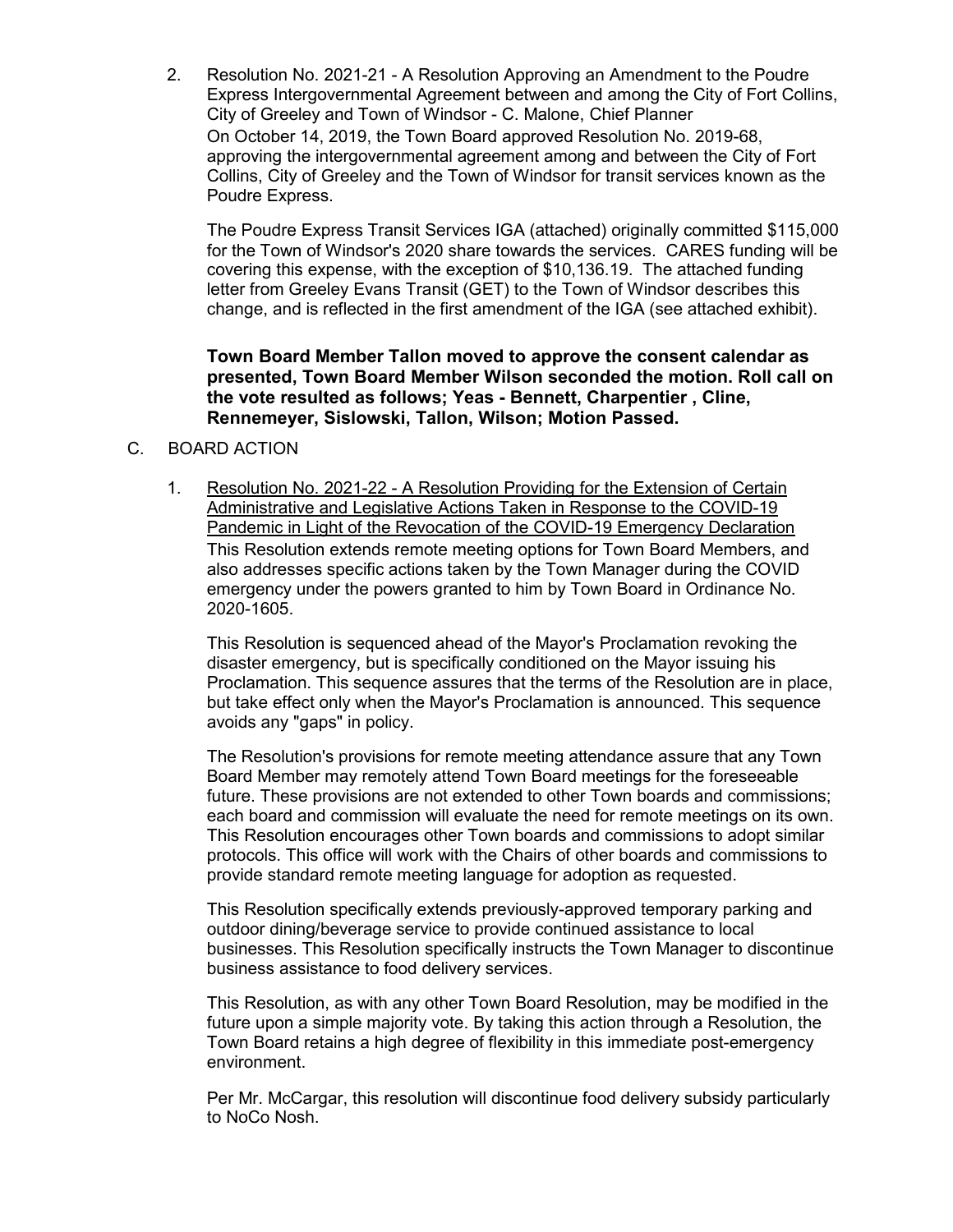**Mayor Pro Tem Bennett moved to approve Resolution No. 2021-22, Town Board Member Tallon seconded the motion. Roll call on the vote resulted as follows; Yeas - Bennett, Charpentier , Cline, Rennemeyer, Sislowski, Tallon, Wilson; Motion Passed.**

2. A Proclamation Revoking the March 23, 2020, Town of Windsor COVID-19 Pandemic Emergency Declaration - Mayor Paul Rennemeyer At the request of Mayor Rennemeyer, I have prepared the attached Mayoral Proclamation revoking the pandemic emergency declaration set forth in Ordinance No. 2020-1605 (March 23, 2020). Ordinance No. 2020-1605 specifically gives the Mayor the power to issue this Proclamation, the effect of which is the revocation of the Ordinance by its terms.

As discussed previously, some of the Ordinance's terms should be carried forward, specifically the option for continued remote meeting attendance by Town Board members. Some of the steps taken by the Town Manager in accordance with the Ordinance should also be addressed post-Proclamation. These "after-items" are addressed in the Resolution No. 2021-22. Resolution No. 2021-22 is expressly conditioned upon issuance of this Proclamation.

Mayor Rennemeyer read the proclamation aloud.

3. Resolution No. 2021 – 23 - A Resolution Approving and Adopting the Intergovernmental Agreement for the Assessment, Collection, and Remittance of Emergency Services Impact Fees Between the Town of Windsor and the Windsor-Severance Fire Protection District

This Resolution approves and adopts the attached Intergovernmental Agreement for the Assessment, Collection, and Remittance of Emergency Services Impact Fees between the Town and the Windsor-Severance Fire Protection District. The Resolution sets forth the legislative authority and Fire District steps taken in compliance with state law. This Resolution is a companion action to Ordinance No. 2021-1623 scheduled for Board Action this evening.

The IGA is a statutory requirement for imposition and collection of the impact fee as a condition of Town building permit issuance. The IGA specifies the fee, sets up a system for payment of the fee (and exemptions therefrom), and allows for future adjustments of the fee. The Resolution is a legislative companion to Ordinance No. 2021-1623, which amends the Code as required by state law.

The IGA places the District in control of as much administrative processing as possible, to minimize administrative burdens on the Town. For example, the Town will not make any determinations as to exemptions from the fee; the District must in writing confirm any exemptions, thus keeping the Town out of any decisions affecting the development community and the District over exemptions. This theme is intentional, as the Town is really a conduit for fee collection once this IGA and companion Code language are adopted.

This IGA and Resolution have been approved by the District's lawyer.

Per Mr. McCargar, the IGA incorporates a fee schedule that was built under the terms of the impact fee study. This is providing the fee payers an option of either paying the Fire District at their office on their own, or they can pay it as part of the permit and the Town will set it aside and remit the fee to the Fire District.

Town Board Member Sislowski asked at what point the developers would be brought in the conversation about the new fees being imposed? Mr. McCargar stated that after speaking with the Fire District's attorney, that step needs to be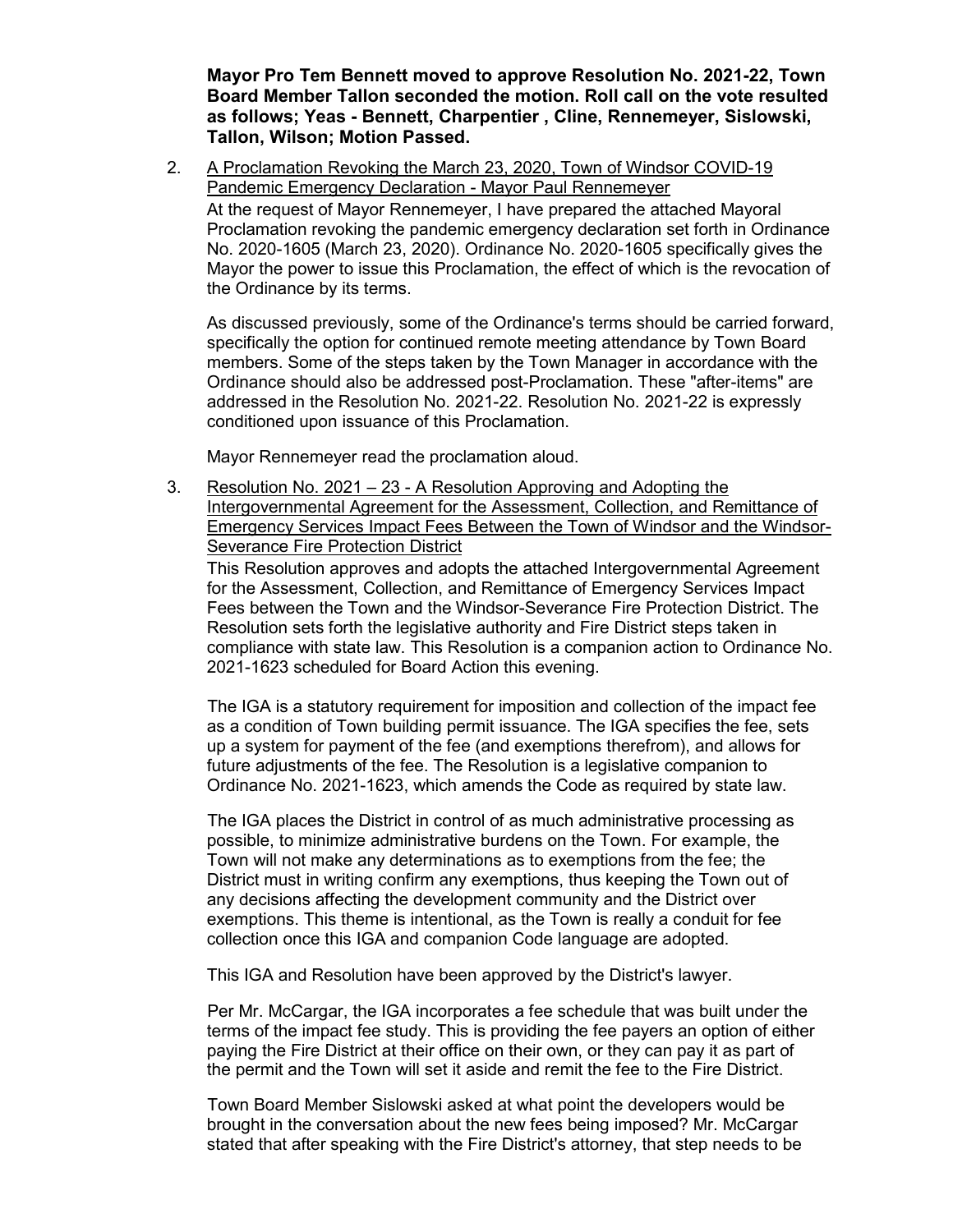done as each development is coming in. The agreement says that the Fire District will on behalf of the Town and District have these conversations with the development community. Mr. Hale responded that the Fire District has done some outreach to the development community already but more would come.

Chief Kazian stated that they did reach out to the development community and sent letters to the list the Town provided. The communication on the intent and purpose was also placed on social media, and feel they have communicated at an appropriate level with the development community. The fees would apply to any permits pulled after August 1, 2021.

**Town Board Member Wilson moved to approve Resolution No. 2021-23, Town Board Member Tallon seconded the motion. Roll call on the vote resulted as follows; Yeas - Bennett, Charpentier , Cline, Rennemeyer, Sislowski, Tallon, Wilson; Motion Passed.**

4. Ordinance No. 2021-1623 - An Ordinance Amending Chapter 15 of the Windsor Municipal Code to Implement a Fire and Rescue Service Impact Fee to Fund Capital Facilities Necessary for the Provision of Fire Protection, Rescue, and Emergency Services by the Windsor-Severance Fire Protection District in Accordance With Section 29-20-104.5 of the Colorado Revised Statutes This Ordinance implements by Code amendment the impact fee assessment, collection and remittance structure of the IGA between the Town and the Windsor-Severance Fire Protection District. State law requires that the fee be implemented legislatively, in addition to the cooperative terms of the intergovernmental agreement.

The Ordinance is similar to Code language created for assessment of school district impact fees, and will find a home in the Code under the same chapter. The fee is established as a condition for building permit issuance, and is payable to the District. Applicants may choose to pay the District separately, or can pay in a single stop at Town Hall. The fee may be waived for qualifying projects (voluntary installation of fire suppression sprinkler systems and projects with a demonstrated public benefit as determined by the District).

The Ordinance allows for adjustments to the fee in accordance with the IGA, with fee modifications occurring upon request of the District and following public hearing before Town Board.

**Town Board Member Tallon moved to approve Ordinance No. 2021- 1623, Mayor Pro Tem Bennett seconded the motion. Roll call on the vote resulted as follows; Yeas - Bennett, Charpentier , Cline, Rennemeyer, Sislowski, Tallon, Wilson; Motion Passed.**

## D. COMMUNICATIONS

1. Communications from Town Attorney

Per Mr. McCargar, there is an executive session on the agenda.

2. Communications from Town Staff

Per Mr. Lucas, extended his thanks to the Board for coming to the Riverwalk and looks forward to the ribbon cutting coming up, as well as recognize the utilities team who stayed late last Friday to repair a significant water leak by the Mill businesses.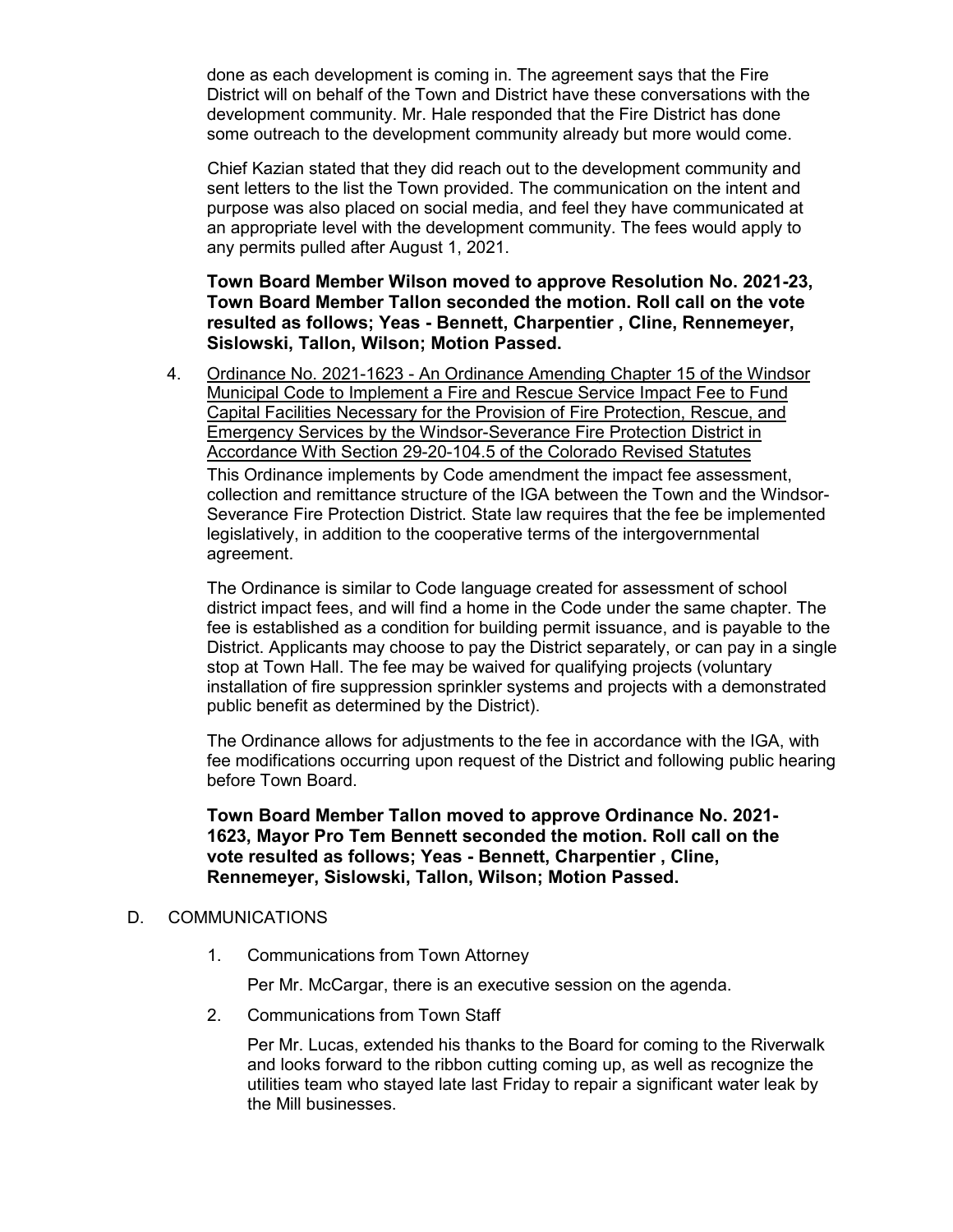Per Ms. Miller, in the packet includes a memo regarding NoCo Nosh and the final statement for March. With the resolution passed, staff will put in the twoweek notification of ending the subsidy program.

- a. Windsor Police Department March 2021 Statistical Report
- b. NoCO Nosh Update
- 3. Communications from Town Manager

Per Mr. Hale, in the packet is a final report for the Small Business Relief Program, the Town was able to support our business with around \$90,000.00 in grants. Right now staff is working on a way to open back up publicly starting June 1st and is a current, soft target right now. This Thursday is the Tribe visioning workshop at the Public Service Center at 922 N 15th at 4:00 p.m. with the Town Board and Downtown Development Authority to set the vision for the backlots. The Town Hall construction project is set to begin on June 7th, however there is not a complete schedule at this time. The Mayor had mentioned about the CDOT grant the DDA opted out of, the Town is looking at that same grant for the 7th Street project.

### a. Small Business Relief Final Report Summary **The Small Business Relief Program Final Report Summary:**

- Total SBR Funds Received from the State \$142,474.00
- Total Funds Spent on Direct Payments to Businesses \$90,000.00
- Ending Balance Sent back to the State \$ 52,474.00

#### **19 Local Businesses were eligible for grants:**

- 8 Restaurants received a total of \$46,500
- 8 Fitness & Recreational Centers received a total of \$29,500
- 1 Bar received a grant for \$3500
- 1 Brewery received a grant for \$7000
- 1 Caterer or Mobile Eatery received a grant for \$3500

## **The size of the business (based on revenue) determined grant eligibility amounts:**

- 10 businesses received \$3500 grants
- 4 businesses received \$5000 grants
- 5 businesses received \$7000 grants

#### **Timeline:**

1/5/2021: Town Board Approves participation in SB1 program 1/16/2021: Town of Windsor awarded funding 2/3/2021: Town of Windsor requests deadline extension 4/1/2021: Deadline for Funding

4/30/2021: SBR Program ends